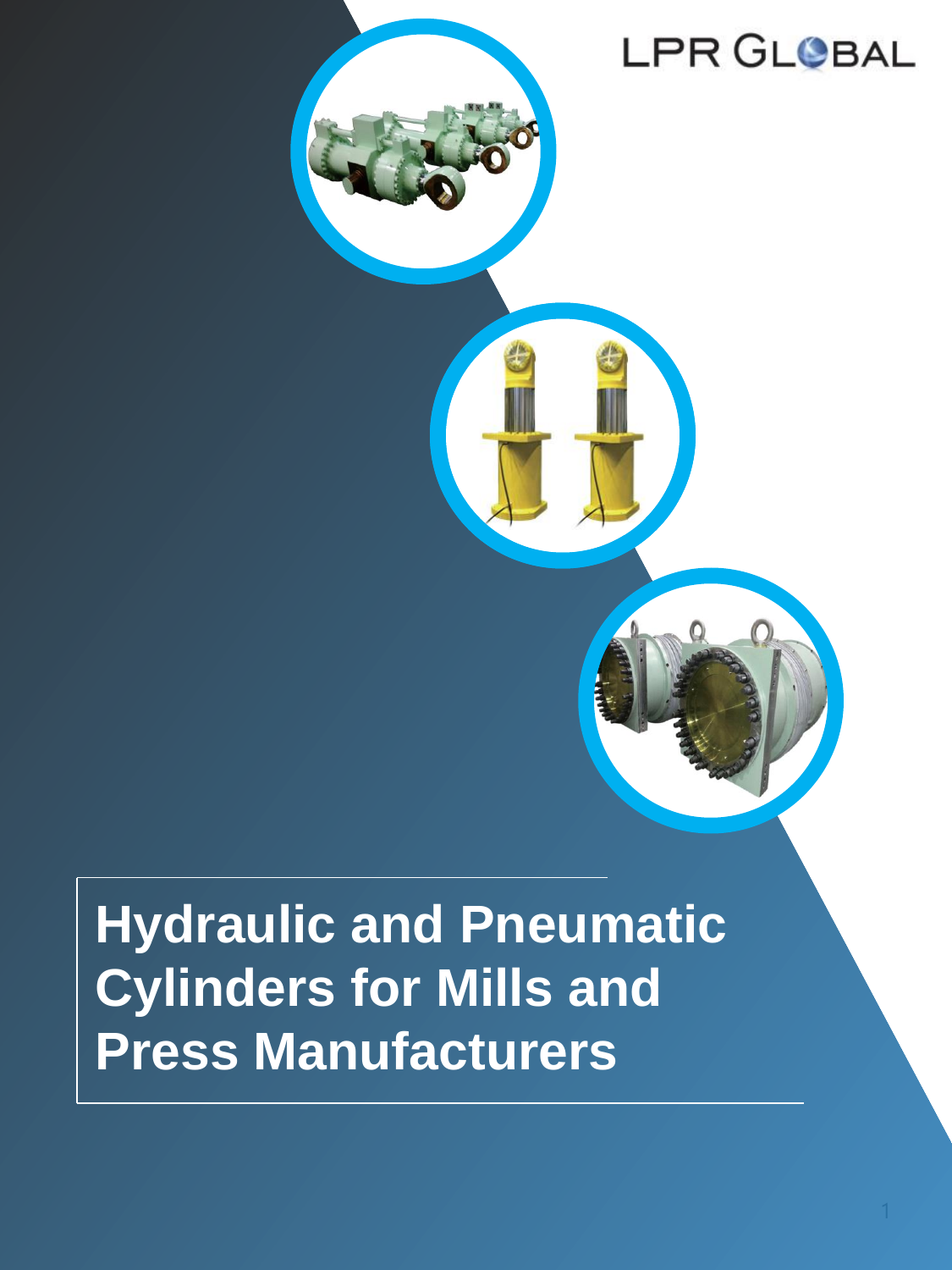## **Contents**

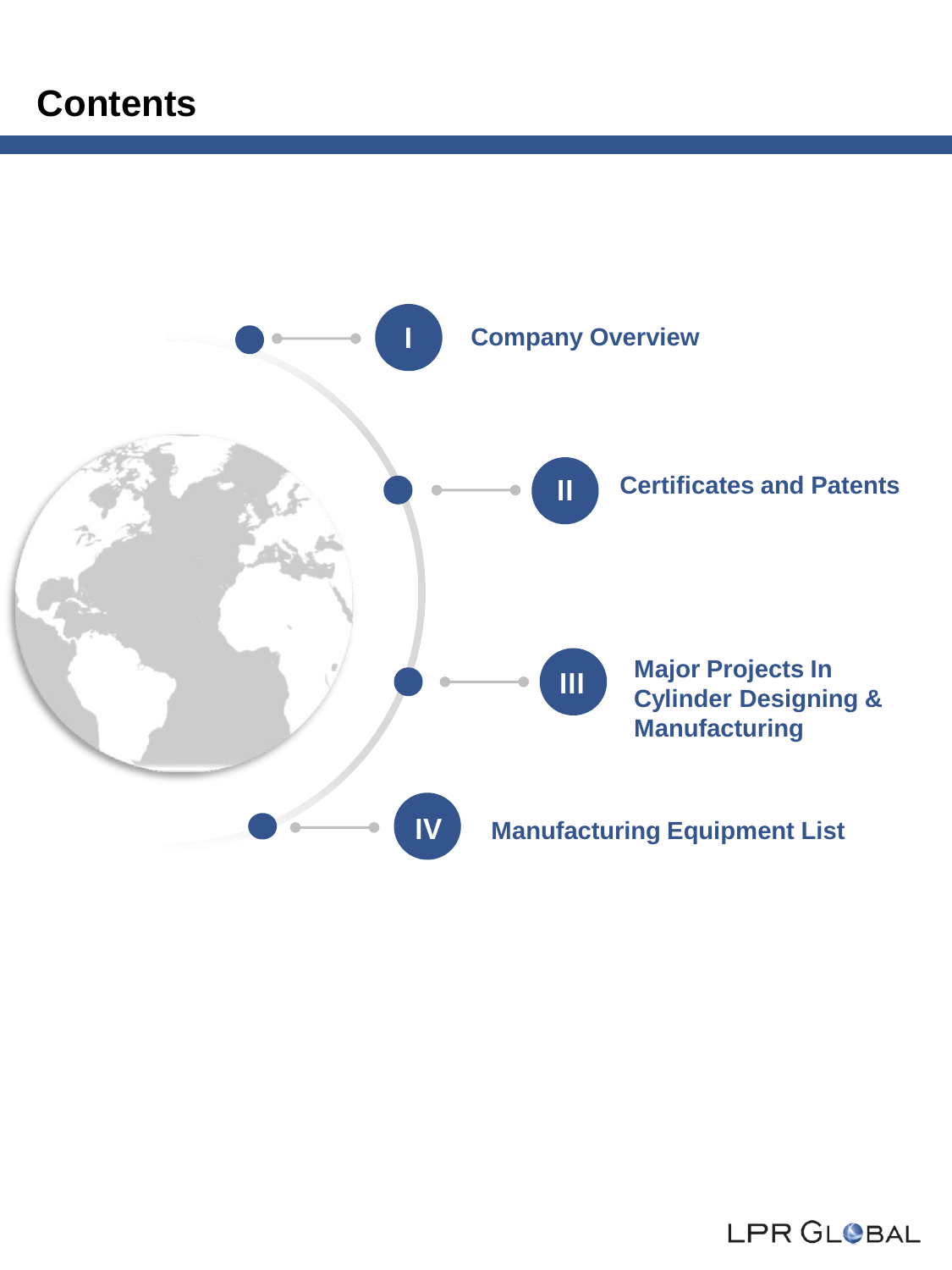# **I. Company Overview**



### **Production Facility**

**Gimhae City, Gyeongsang Province, South Korea**



### **Founded 2014**

### **Production Facilities**

**ISO 9001 // ISO14001 51,774 sq. ft. Site 38,150 sq. ft. Plant**

### **Main Business & Applications**

- **Design and Manufacturing of Hydraulic and Pneumatic Cylinders**
- **Design and Manufacturing of Hydraulic Units**

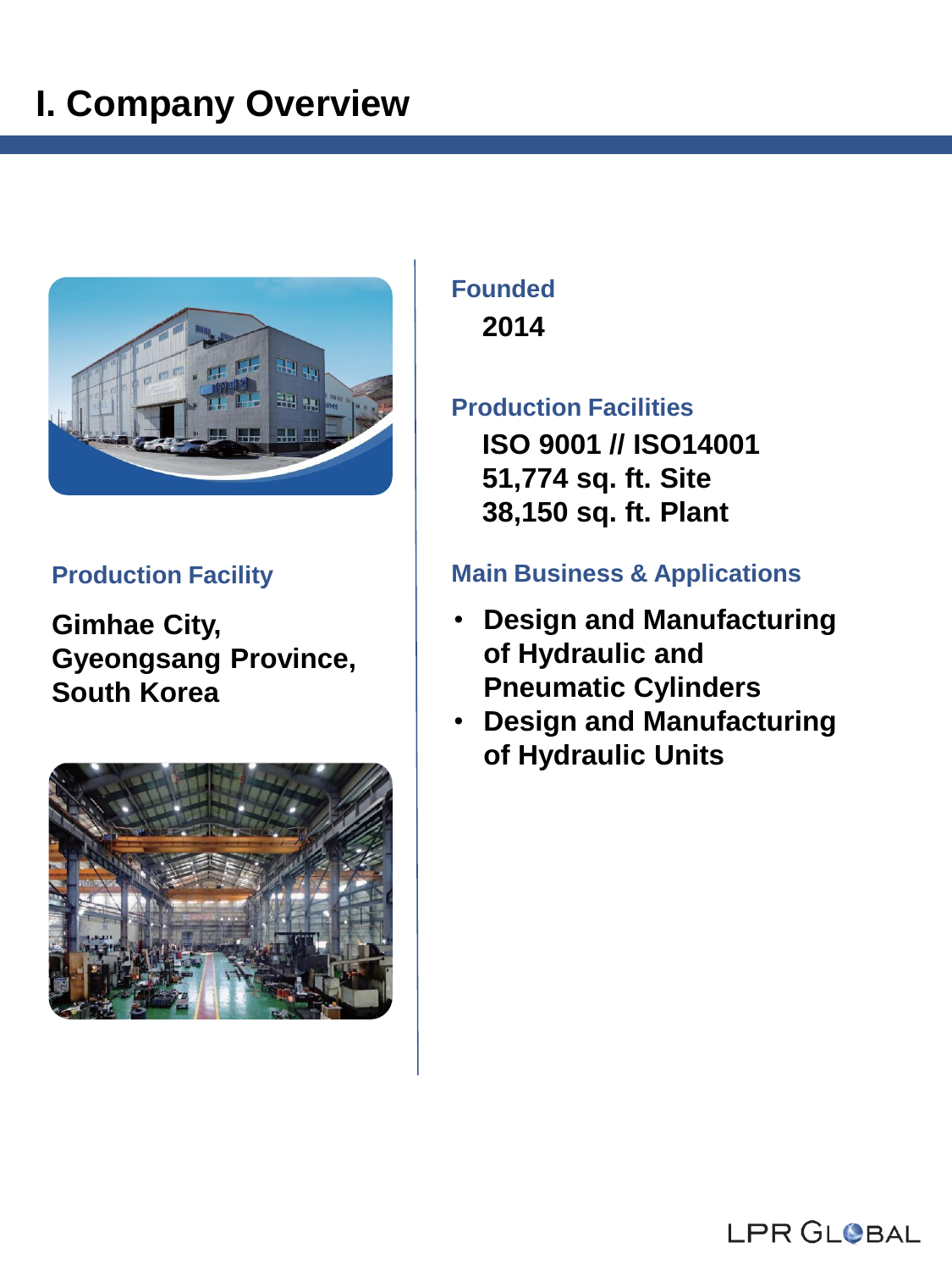### **II. Certificates & Patents**



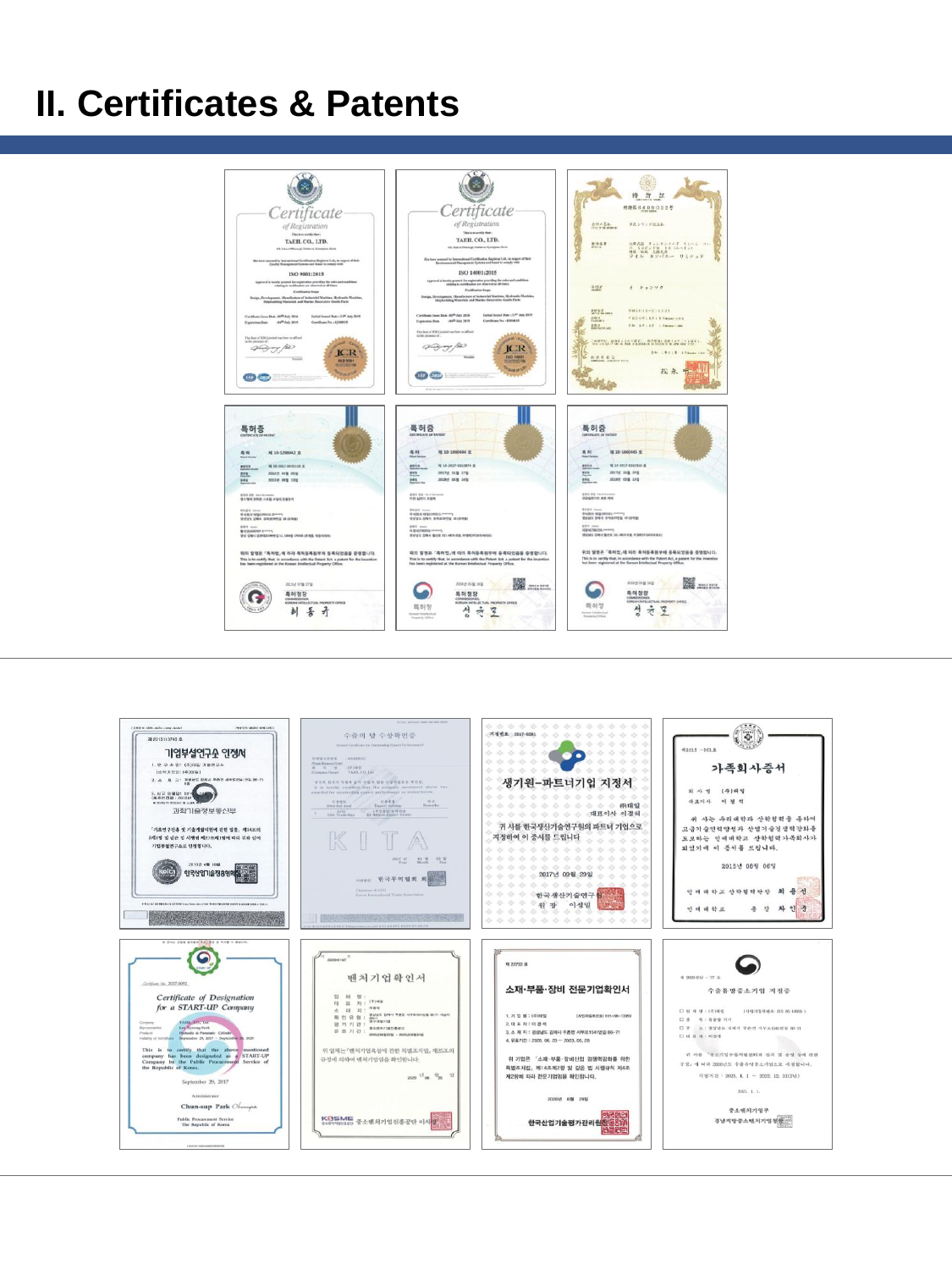### **Industrial Cylinders – Design and Manufacturing**



| Bore Size               | $27.6$ in                         |
|-------------------------|-----------------------------------|
| Rod Diameter            | $14.2$ in                         |
| Stroke Length           | 163.6 in                          |
| <b>Working Pressure</b> | 4,640 PSI                         |
| Client                  | Korea East-West Power<br>Company  |
| Equipment               | Continuous Ship<br>Unloader (CSU) |

**Boom Cylinder**

Industry **Coal Power Plant**

### **Welded Cylinder**

| Industry                | <b>Steel Mill</b> |
|-------------------------|-------------------|
| Equipment               | Coil Car          |
| Client                  | POSCO Steel       |
| <b>Working Pressure</b> | 3,045 PSI         |
| Stroke Length           | $16.1$ in         |
| Rod Diameter            | $5.5$ in          |
| <b>Bore Size</b>        | $9.8$ in          |



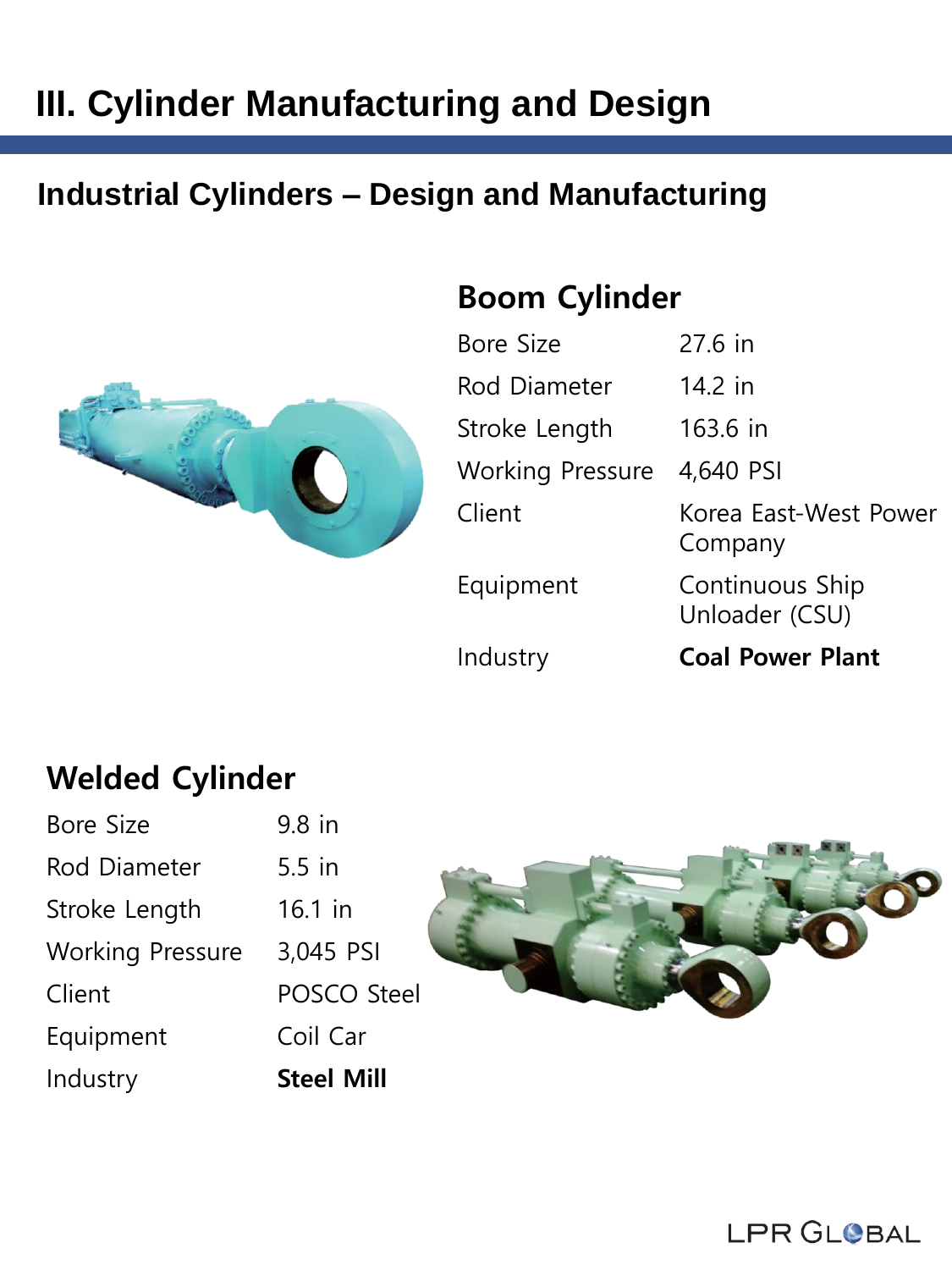### **Industrial Cylinders – Design and Manufacturing**



## **800-Ton Jack Cylinder**

| Industry                | <b>Civil Infrastructure</b><br><b>Offshore Construction</b> |
|-------------------------|-------------------------------------------------------------|
| Client                  | <b>Busan-Geoje FixedLink</b>                                |
|                         |                                                             |
| <b>Working Pressure</b> | 3,480 PSI                                                   |
| Stroke Length           | 31.5 in                                                     |
| Rod Diameter            | $23.2$ in                                                   |
| Bore Size               | $25.6$ in                                                   |

## **Clamp Cylinder**

| Industry                | <b>Steel Mill</b> |
|-------------------------|-------------------|
| Client                  | POSCO Steel       |
| <b>Working Pressure</b> | 2,900 PSI         |
| Stroke Length           | $9.1$ in          |
| Rod Diameter            | $7.9$ in          |
| Bore Size               | $13.8$ in         |





## **3-Stage Telescopic Cylinder**

| Industry                | <b>Coal Power Generation</b> |
|-------------------------|------------------------------|
| Client                  | Zhangjiagang Plant           |
| <b>Working Pressure</b> | 2,030 PSI                    |
| Stroke Length           | $39.4 \times 3 = 118.1$ in   |
| Rod Diameter            | 10.6, 7.1, 3.9 in            |
| Bore Size               | $11.8$ in                    |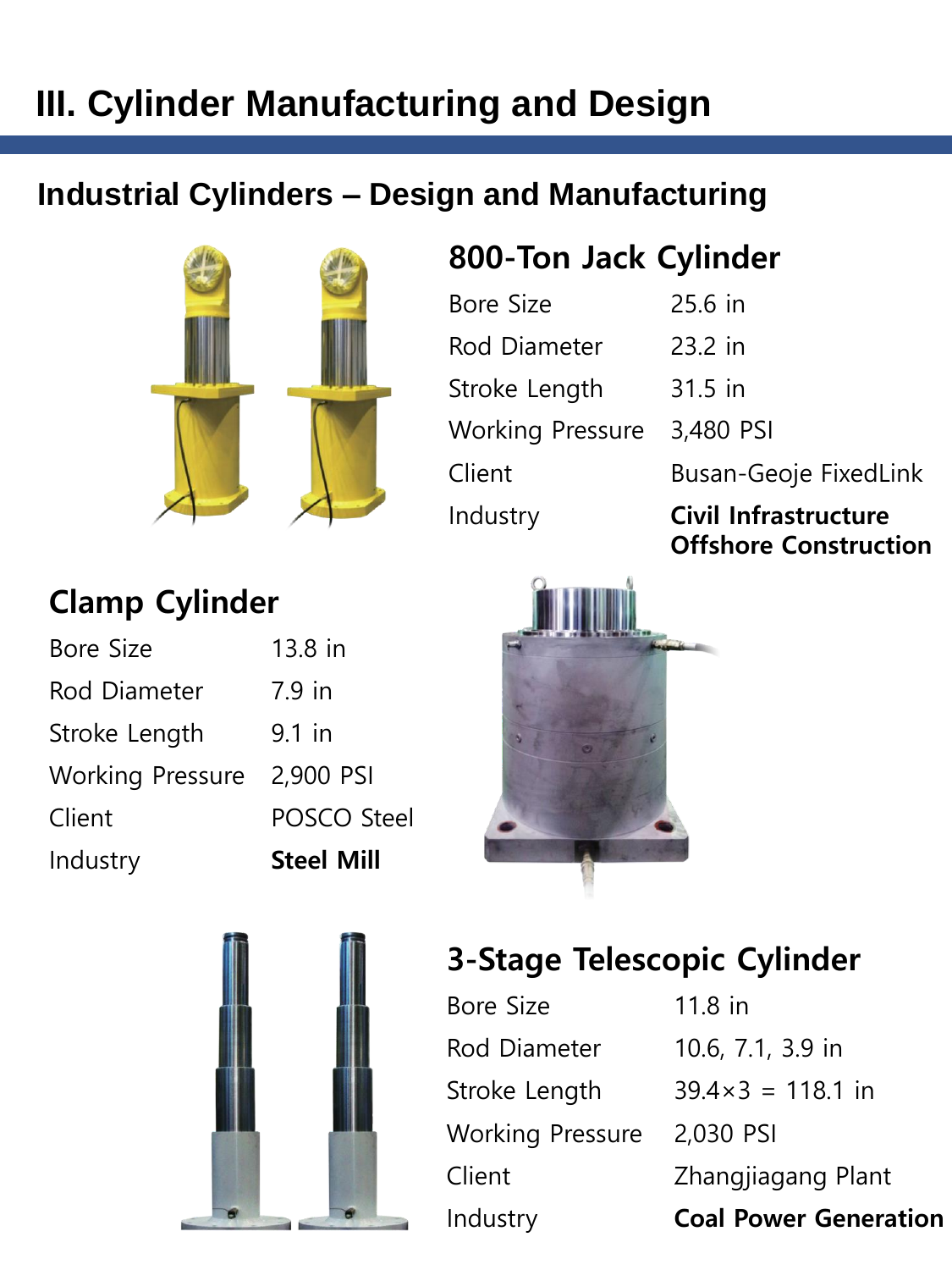### **Industrial Cylinders – Design and Manufacturing**



### **Counterbalance Pneumatic Cylinder**

| <b>Bore Size</b>        |
|-------------------------|
| Rod Diameter            |
| Stroke Length           |
| <b>Working Pressure</b> |
| Client                  |
| Equipment               |
| Industry                |

 $4.7$  in  $50.3$  in 115 PSI IHI Corporation Press Machine

 $44.0$  in

**Heavy Equipment for Energy, Offshore, Aerospace, Defense**

### **Counterbalance Pneumatic Cylinder**

Bore Size 25.6 in

Rod Diameter 3.9 in

Stroke Length 98.4 in

Working Pressure 100 PSI

Client Hyundai Heavy Industries

Equipment Press Machine

Industry **Shipbuilding & Marine Engineering**



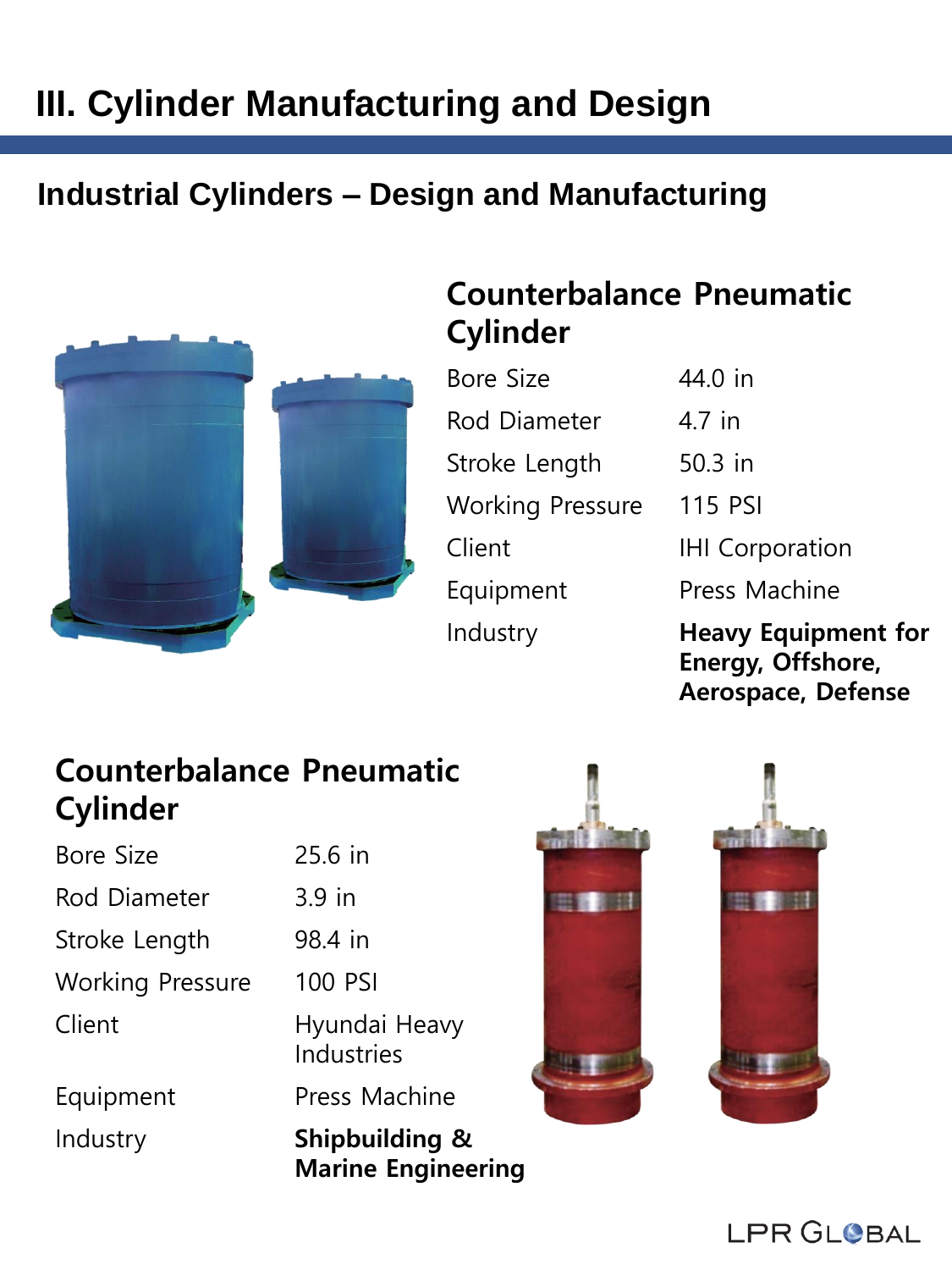### **Industrial Cylinders – Design and Manufacturing**



### **Hydraulic Rotary Actuator**

| Industry                | <b>Steel Mill</b>     |
|-------------------------|-----------------------|
| Equipment               | Uncoilers & Recoilers |
| Client                  | POSCO Steel           |
| <b>Working Pressure</b> | 1,450 PSI             |
| <b>Rotation Speed</b>   | 852 RPM               |
| Line Speed              | 984 ft per minute     |
| Stroke Length           | $6.9$ in              |
| Rod Diameter            | 4.4 in                |
| Bore Size               | 11.8 in               |

### **Rack-and-Pinion Hydraulic Rotary Actuator**

| Industry                | <b>Steel Mill</b> |
|-------------------------|-------------------|
| Client                  | POSCO Steel       |
| <b>Working Pressure</b> | 3,045 PSI         |
| Rotation                | $180^\circ$       |
| Stroke Length           | 31.1 in           |
| <b>Rod Diameter</b>     | $7.5$ in          |
| <b>Bore Size</b>        | 15.0 in           |



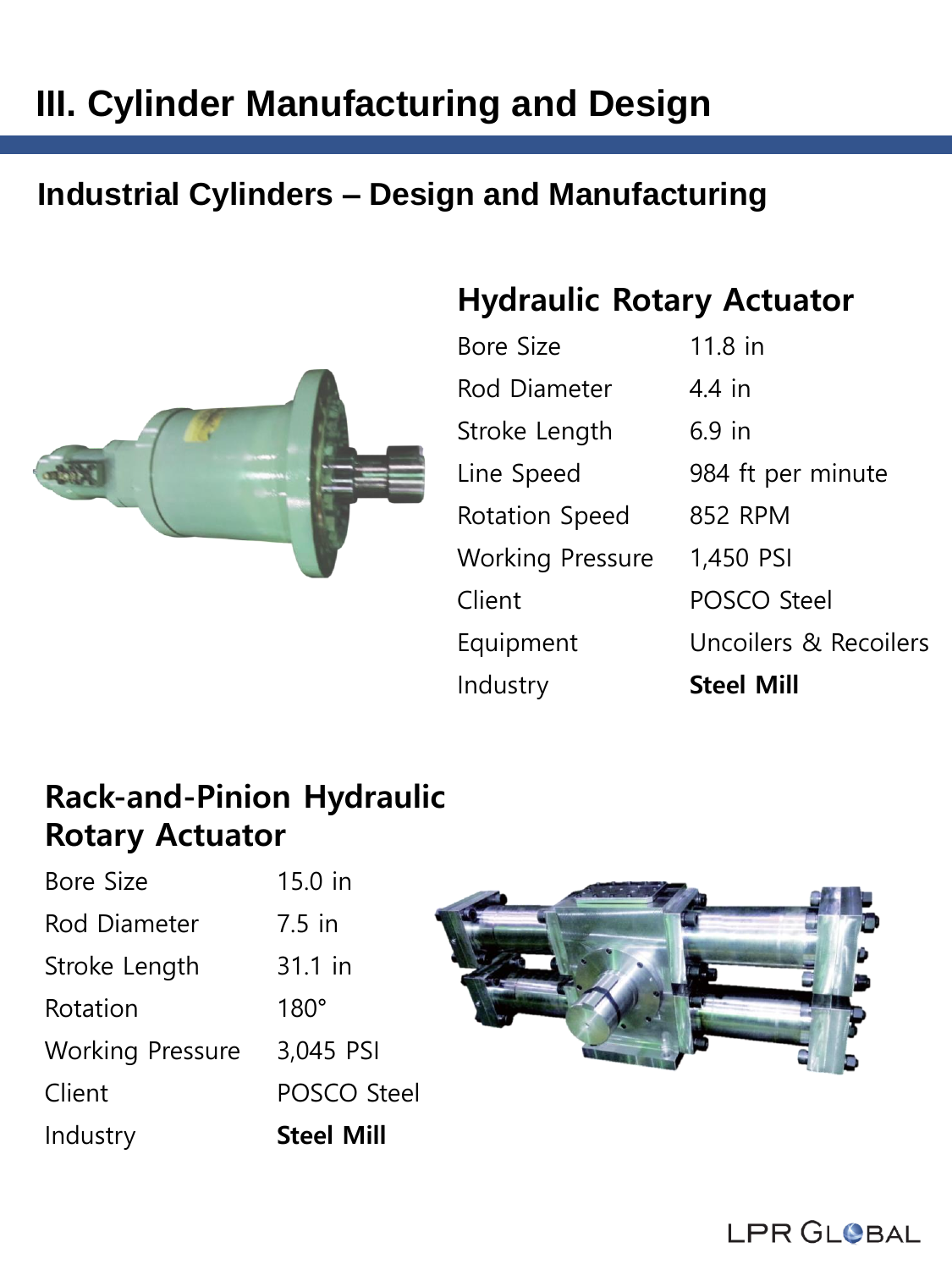### **Industrial Cylinders – Design and Manufacturing**



| Bore Size               | 15.0 in                                    |
|-------------------------|--------------------------------------------|
| Rod Diameter            | $11.0$ in                                  |
| Stroke Length           | 29.3 in                                    |
| <b>Working Pressure</b> | 2,030 PSI                                  |
| Client                  | Khouzestan Steel<br>Company                |
| Equipment               | <b>Continuous Casting</b><br>Machine (CCM) |
| Industry                | <b>Steel Mill</b>                          |

**Mold Oscillating Cylinder**

**(Pusher Cylinder)**

### **Ladle Turret Cylinder**

| Industry                | <b>Steel Mill</b>  |
|-------------------------|--------------------|
| Equipment               | Molten Steel       |
| Client                  | <b>POSCO Steel</b> |
| <b>Working Pressure</b> | 2,900 PSI          |
| Stroke Length           | 33.1 in            |
| Rod Diameter            | 31.5 in            |
| <b>Bore Size</b>        | 34.1 in            |

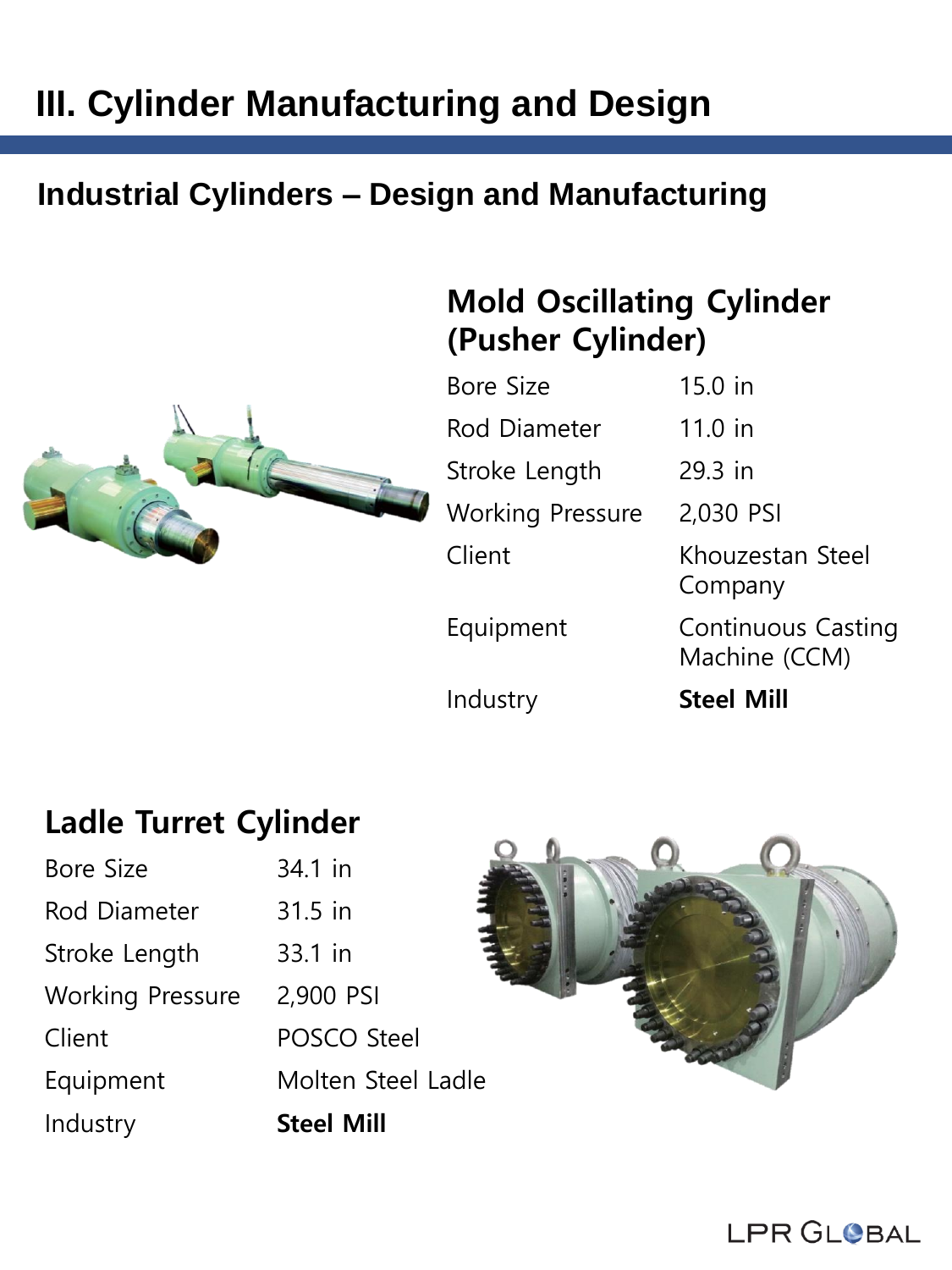### **Industrial Cylinders – Design and Manufacturing**



### **Temper Mill Push-Up Cylinder**

| Industry                | <b>Steel Mill</b>        |
|-------------------------|--------------------------|
| Equipment               | Temper Mill Rolling Line |
| Client                  | JFE Steel Corporation    |
| <b>Working Pressure</b> | 3,550 PSI                |
| Stroke Length           | $8.9$ in                 |
| Rod Diameter            | $20.9$ in                |
| Bore Size               | 25.2 in                  |

### **Automatic Gauge Control (AGC) Cylinder**

| Industry                | <b>Steel Mill</b> |
|-------------------------|-------------------|
| Equipment               | Hot Rolling Line  |
| Client                  | Hyundai Steel     |
| <b>Working Pressure</b> | 4,500 PSI         |
| Stroke Length           | 12.2 in           |
| <b>Rod Diameter</b>     | 35.4 in           |
| <b>Bore Size</b>        | 41.3 in           |



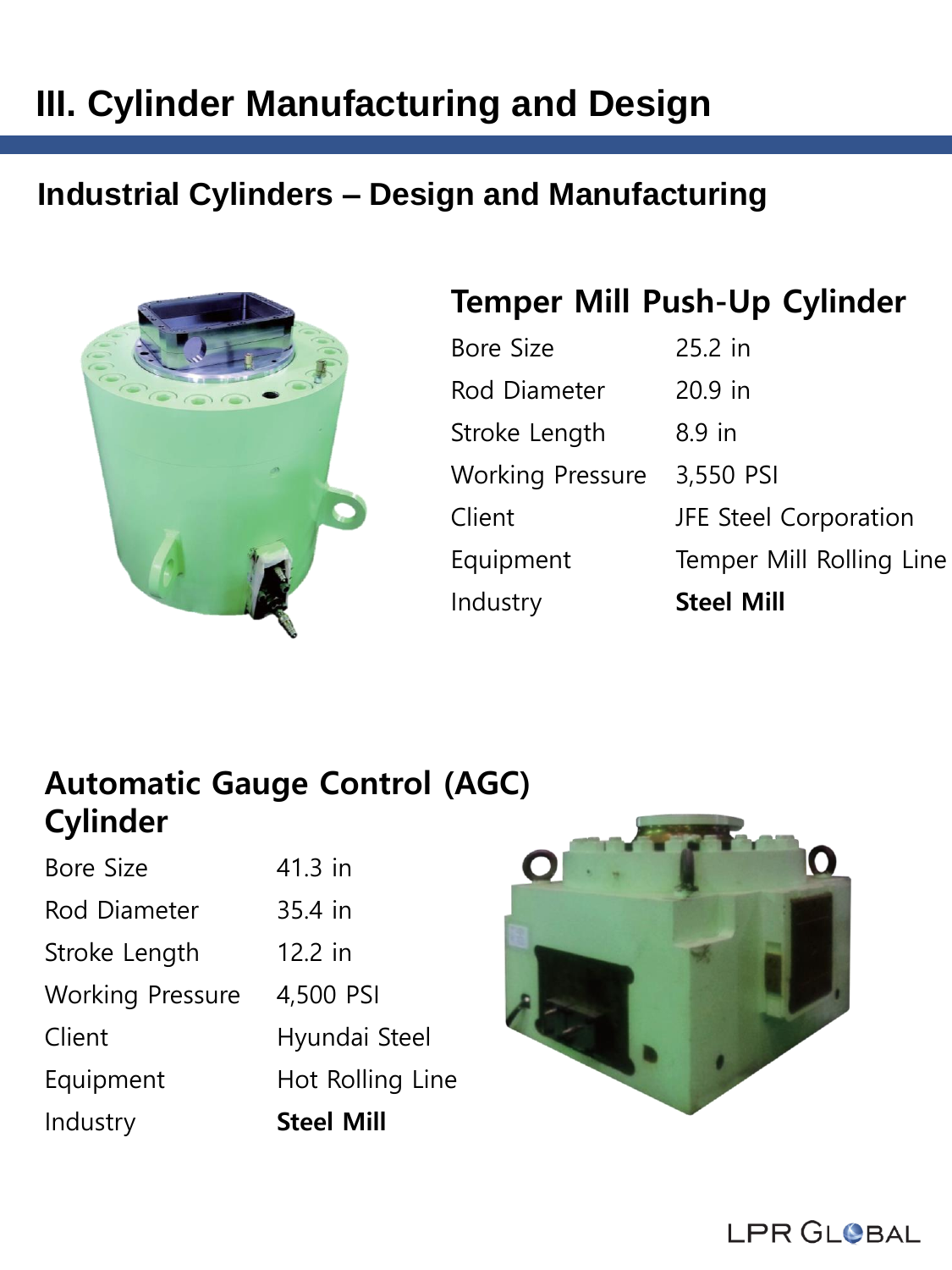### **Cylinder Manufacturing Sample Projects 2014-2020**

| <b>No</b>    | <b>Equipment / Specification</b>                    | Qty     |  |  |
|--------------|-----------------------------------------------------|---------|--|--|
| 1            | <b>GUILLOTINE PRESS MAIN CYLINDER</b>               | 28 Sets |  |  |
| $\mathbf{2}$ | <b>SCRAP PRESS CYLINDER</b>                         | 19 Sets |  |  |
| 3            | VARIOUS PROJECTS for POSCO, KOREA<br>8 Sets         |         |  |  |
|              | CGL POT LIFTING CYLINDER (31.5" bore, 80" stroke)   |         |  |  |
|              | CGL TEMPER MILL CYLINDER (9.8" bore, 236.2" stroke) |         |  |  |
|              | CGL ROLL FORCE CYLINDER (25.6" bore, 9.5" stroke)   |         |  |  |
|              | <b>FURNACE HYDRAULIC SYSTEM</b>                     |         |  |  |
|              | <b>CGL SPM ROLL FORCE CYLINDER</b>                  |         |  |  |
|              | <b>CGL DPM CYLINDER</b>                             |         |  |  |
|              | <b>SEGMENT CYLINDERS</b>                            |         |  |  |
|              | <b>GAPLESS CYLINDER</b>                             |         |  |  |
| 4            | <b>HYDRAULIC PRESS MAIN CYLINDERS</b>               | 5 Sets  |  |  |
|              | 600T PRESS MAIN CYLINDER for NEAGARI SHIBUYA        |         |  |  |
|              | <b>300T PRESS MAIN CYLINDER</b>                     |         |  |  |
|              | <b>60T PRESS MAIN CYLINDER</b>                      |         |  |  |
|              | 40T PRESS MAIN CYLINDER for NEAGARI SHIBUYA         |         |  |  |
| 5            | <b>VARIOUS PROJECTS for CISCO/SPCO</b>              | 4 Sets  |  |  |
|              | PUSH UP CYLINDER for FUKUYAMA PLANT                 |         |  |  |
|              | PUSH UP CYLINDER for KASHIMA PLANT                  |         |  |  |
|              | CSC COLD LEVELLER MAIN CYLINDER for TAIWAN          |         |  |  |
|              | CSC COLD LEVELLER CROWNING CYLINDER for TAIWAN      |         |  |  |
| 4            | <b>LIFTING CYLINDERS</b>                            | 4 Sets  |  |  |
|              | GC LIFT SPRING PRESS CYLINDER for NIPPON STEEL      |         |  |  |
|              | HYD. CYL. for GC LIFTING SPRING for CHIYOTA JAPAN   |         |  |  |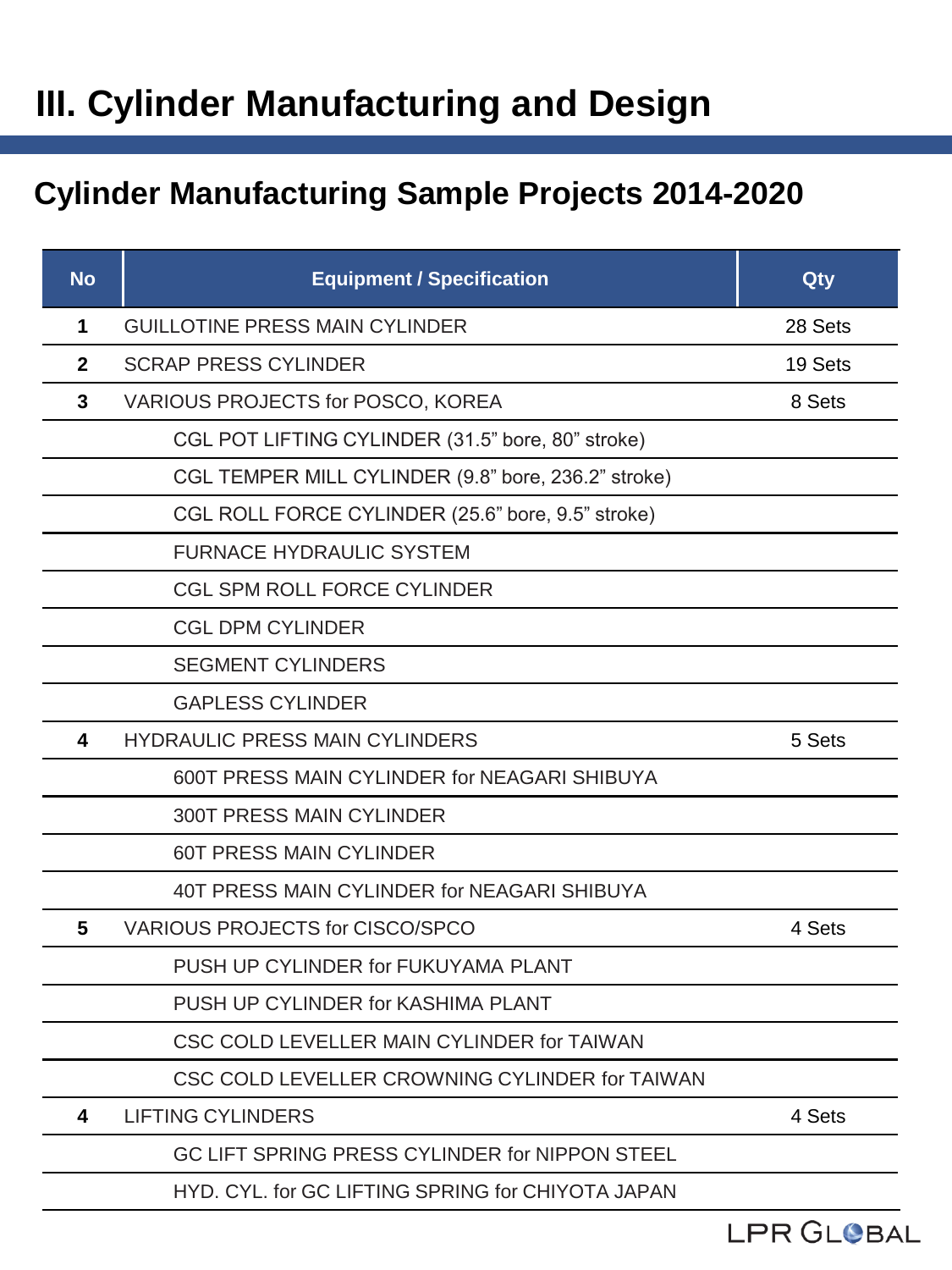### **Cylinder Manufacturing Sample Projects 2014-2020**

| <b>No</b> | <b>Equipment / Specification</b>                                                          | Qty    |
|-----------|-------------------------------------------------------------------------------------------|--------|
| 5         | <b>FORGING PRESS CYLINDERS</b>                                                            | 4 Sets |
|           | 4000KN CYLINDER FOR FORGING PRESS                                                         |        |
|           | <b>1500KN CYLINDER FOR FORGING PRESS</b>                                                  |        |
|           | 300KN CYLINDER FOR FORGING PRESS                                                          |        |
|           | FORGING PRESS DIE SHIFT CYLINDER                                                          |        |
| 6         | PLANT HYD CYLINDER (IRAN)                                                                 | 3 Sets |
| 7         | <b>CUTTING CYLINDERS</b>                                                                  | 2 Sets |
|           | <b>1250T CUTTING CYLINDER</b>                                                             |        |
|           | 800T CUTTING CYLINDER                                                                     |        |
| 8         | 1000KN CYLINDER FOR CAULKING PRESS                                                        | 2 Sets |
| 9         | <b>BALANCE CYLINDERS</b>                                                                  | 2 Sets |
|           | 39.4" BORE for IHI / TAIYO SHOJI                                                          |        |
|           | 47.2" BORE for IHI / TAIYO SHOJI                                                          |        |
|           | <b>BALANCE CYLINDER TUBE for NIPPON STEEL</b>                                             |        |
| 10        | <b>OSCILLATOR CYLINDER</b>                                                                | 2 Sets |
| 11        | <b>CYLINDER MAINTENANCE for SEAH and HYUNDAI</b>                                          | 2 Sets |
| 12        | CHOKE CYLINDER FOR ROCK CRUSHER for BUSUNG TECH, HON<br>2 Sets<br><b>GKONG, SINGAPORE</b> |        |
| 13        | <b>HAGC CYLINDER for DONGUK</b>                                                           |        |
| 14        | PLANT WATER TEST HIGH PRESSURE CYL for HYUNDAI ROTEM                                      |        |
| 15        | NUCLEAR REACTOR STEAM GENERATOR GRIPPER for DOOSAN                                        |        |
| 16        | JACK CYLINDER for FLOATING DEVICE for DSME CHINA                                          |        |
| 17        | SHIP LIFT CYL for SAMHO / UNEX                                                            |        |
| 18        | <b>4-STAGE TELESCOPIC CYLINDER</b>                                                        |        |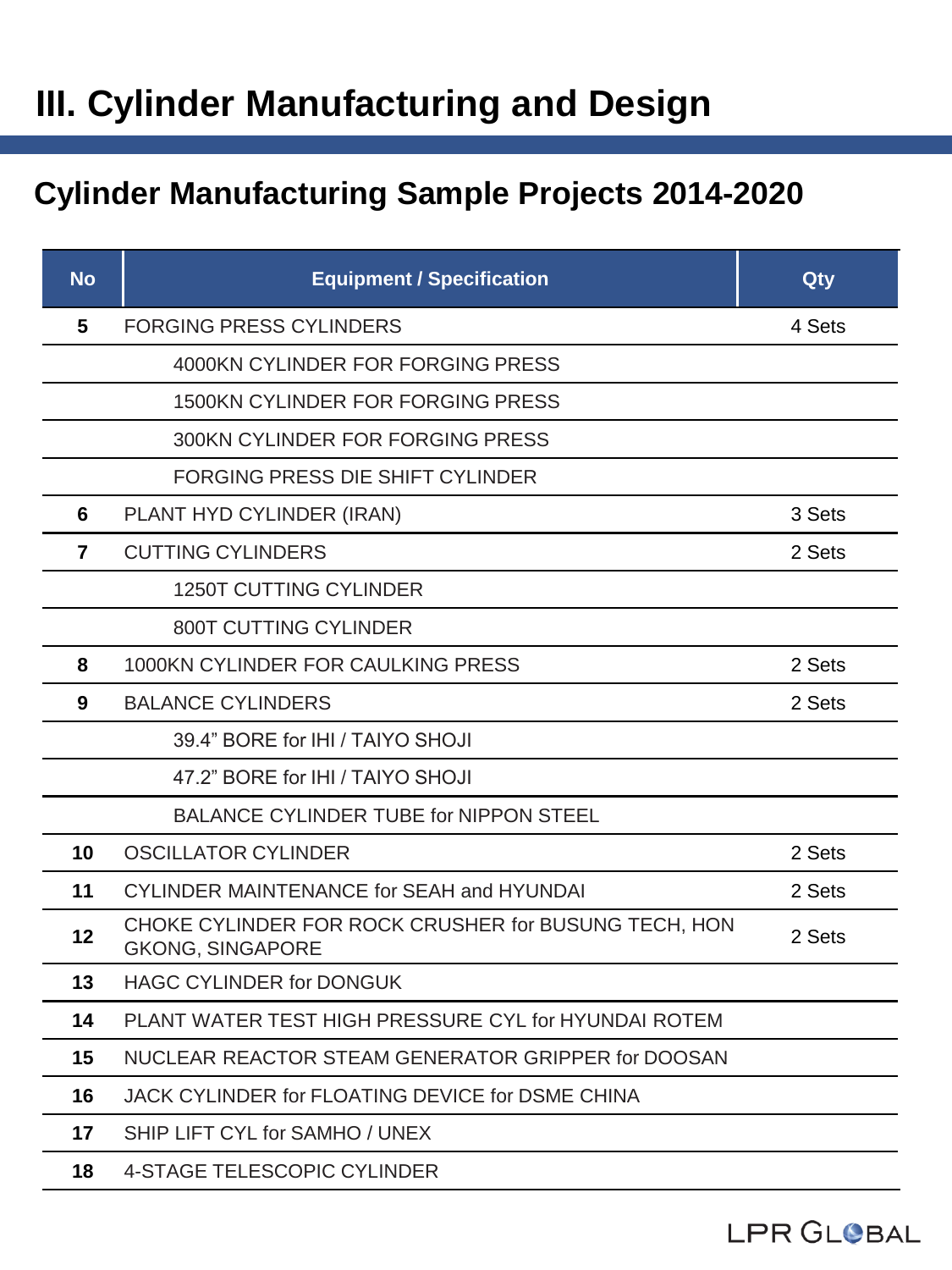| <b>EQUIPMENT</b>                              | <b>SPECIFICATIONS</b> | <b>Q'TY</b>    | <b>MAKER</b>                             |
|-----------------------------------------------|-----------------------|----------------|------------------------------------------|
| <b>LATHE</b>                                  | Φ1200mm * 8000L       | 1              | <b>TAKISAWA</b>                          |
| <b>LATHE</b>                                  | Φ900mm * 6000L        | 1              | HANKOOK MACHINE TOOLS CO.,<br><b>LTD</b> |
| <b>LATHE</b>                                  | Φ750mm * 4000L        | 1              | HANKOOK MACHINE TOOLS CO.,<br><b>LTD</b> |
| <b>LATHE</b>                                  | Φ580mm * 1500L        | $\mathbf{1}$   | Hwacheon                                 |
| <b>MILLING M/C</b>                            | 5 호기                  | 1              | <b>DOOSAN</b>                            |
| <b>RADIAL M/C</b>                             | $DRD - 1500.2500$     | $\overline{2}$ | PAKA, BONGSHIN                           |
| <b>TIG WELDER</b>                             | <b>WS-ADT (500S)</b>  | 5              | <b>TAESHIN</b>                           |
| CO <sub>2</sub> & MAG WELDER                  | <b>HIC - 500 S</b>    | 10             | <b>SANGSHIN</b>                          |
| <b>OVER HEAD CRAIN</b>                        | 50T, 20T, 10T, 5T     | 10             | <b>DAEHEUNG</b>                          |
| <b>PAINT M/C</b>                              |                       | 1              | <b>HASCO</b>                             |
| <b>MACHINE CENTER</b>                         | 1000L *1205L          | 1              | <b>KURAKI</b>                            |
| <b>CNC MILLING</b>                            | 7호기                   | 1              | <b>MAKINO</b>                            |
| <b>HYD' CYL TEST</b>                          | 5 - 300 bar           | 1              | SELF-PRODUCED                            |
| <b>HYD' CYL TEST (WATER</b><br><b>GLYCOL)</b> | 5 - 350 bar           | 1              | SELF-PRODUCED                            |
| <b>HYD' CYL TEST</b>                          | $5 - 600$ bar         | 1              | SELF-PRODUCED                            |
| <b>LOAD TEST JIG</b>                          |                       | 1              | SELF-PRODUCED                            |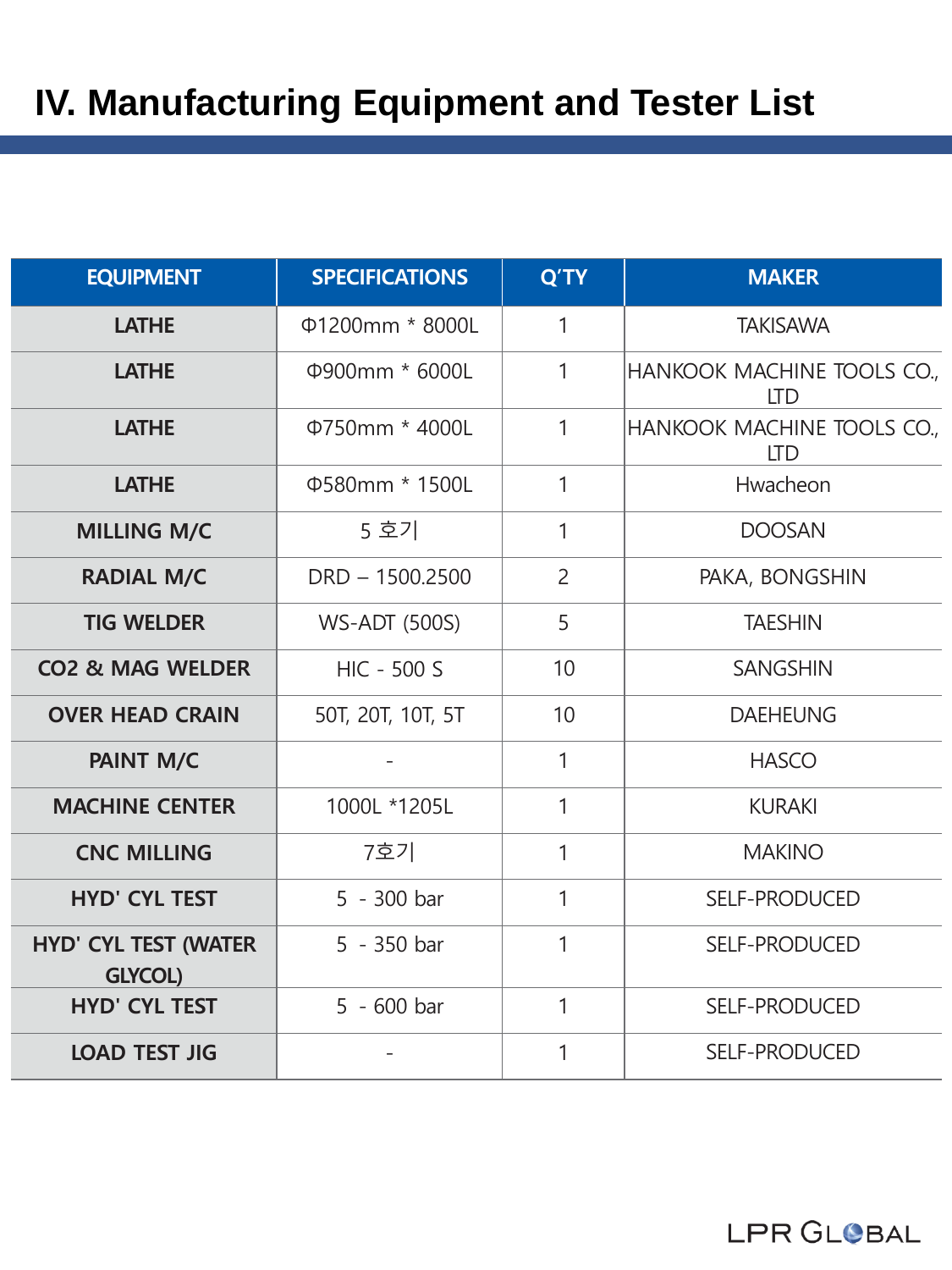| <b>TESTER</b>                   | <b>SPECIFICATION</b> | Q'TY           | <b>MAKER</b>    |
|---------------------------------|----------------------|----------------|-----------------|
| <b>MICROMETER</b>               | $0 - 2000$           | 16             | <b>MITUTOYO</b> |
| <b>MICROMETER</b>               | $0 - 1500$           | $\mathbf{1}$   | <b>MITUTOYO</b> |
| <b>CYLINDER GAUGE</b>           | $10 - 1000$          | $\overline{7}$ | <b>MITUTOYO</b> |
| <b>VERNIER CALIPERS</b>         | $0 - 2000$           | 10             | <b>MITUTOYO</b> |
| <b>DIGITAL VERNIER CALIPERS</b> | $0 - 250$            | 1              | <b>MITUTOYO</b> |
| <b>DEPTH VERNIER CALIPERS</b>   | $0 - 150$            | $\mathbf{1}$   | <b>MITUTOYO</b> |
| <b>DIAL INDICATER</b>           | $0 - 100$            | $\overline{2}$ | <b>MITUTOYO</b> |
| <b>PRECISION SQUARE</b>         |                      | 1              | <b>MITUTOYO</b> |
| <b>PITCH GAUGE</b>              | $0.5P - 8.0P$        | $\overline{2}$ | <b>MITUTOYO</b> |
| <b>ROUND GAUGE</b>              | $R1 - R20$           | $\mathbf{1}$   | <b>GERMANY</b>  |
| <b>PIN GAUGE</b>                | mm, inch             | $\mathbf{1}$   |                 |
| <b>SCREW GAUGE</b>              |                      | 1              |                 |
| <b>THICKNESS GAUGE</b>          |                      | $\mathbf{1}$   |                 |
| <b>CENTER GAUGE</b>             |                      | $\mathbf{1}$   |                 |
| V - BLOCK                       | BM1-103-0            | 1              | <b>JAPAN</b>    |
| <b>GAUGE</b>                    | $0 - 500$ mm         | 1              | <b>MITUTOYO</b> |
| <b>HEIGHT GAUGE</b>             | $HNL - 11A$          | $\mathbf{1}$   | <b>TIME</b>     |
|                                 | $0 - 1000$           | 3              | <b>MITUTOYO</b> |